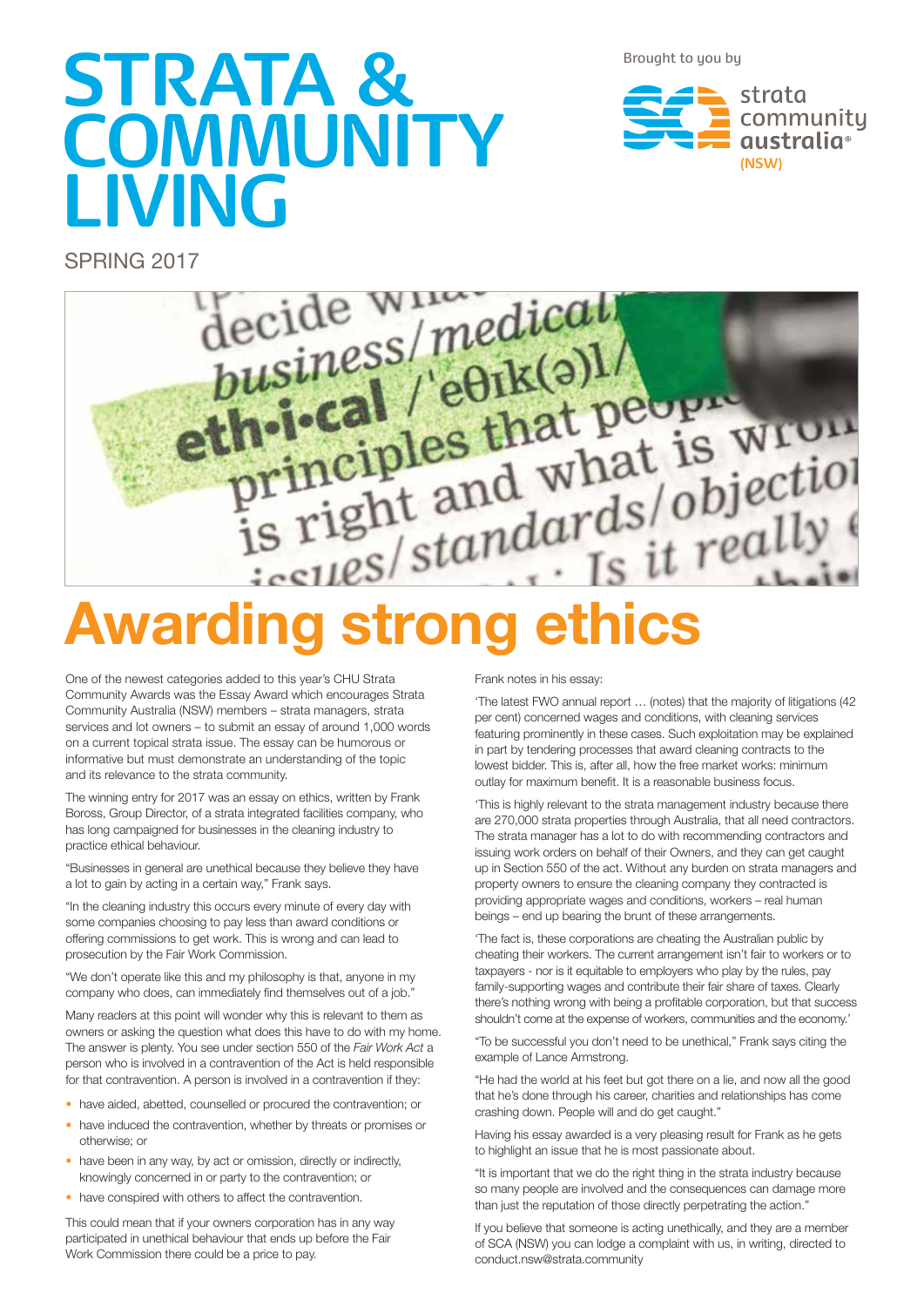A ten-part plan also accompanies this announcement. Of relevance to members are the plans to identify buildings that might have aluminium or other cladding; creating a new fire safety declaration that will require high rise residential buildings to inform state and local governments as well as NSW Fire and Rescue if their building has cladding on it; and expediting reforms to toughen up the regulation of building certifiers.

NSW Fair Trading also advised that the Government had established a Fire Safety and External Wall Cladding Taskforce which has developed an action plan to prioritise and address fire safety requirements for residential buildings, including dealing with fire safety risks associated with external wall cladding.

Fair Trading advises that the "taskforce performs an expert and advisory function and is working with the Federal Government, local councils and industry".

On 28 July, the priorities of the Taskforce were announced. These can be found online at www.fairtrading.nsw.gov.au under the media releases tab.

Meanwhile back in London, a news article in July reported that corporate manslaughter charges may be brought against several parties in relation to the recent tragic Grenfell Tower fire in London.

The London Metropolitan Police have stated that Royal Borough of Kensington and Chelsea and the Kensington and Chelsea and Tenant Management Organisation may each face the charges.





### **Sustainable buildings**

How sustainable is your building? Chances are if it was built recently, say in the last five years, it may have been built using sustainable materials and include water and energy saving devices.

The only way of knowing for sure is to use the tools available that can measure your energy efficiency or if doing maintenance to either the common property or within your space, you could consider using materials that are sustainable (as well as safe).

As for the energy efficiency tools, look firstly at your local council which may have an energy auditing service available for residents. City of Sydney, for example, offers residents within its boundaries the opportunity through its Smart Green Apartments Program to have a number of assessments undertaken. These include energy and water assessments that can look at where there are inefficiencies and recommendations on how these might be corrected. There is then also support while undertaking upgrade processes and training and network opportunities.

#### ARIA, A 15-STOREY APARTMENT BUILDING IN WATERLOO IS NOW SAVING \$61,000 EACH YEAR THROUGH LIGHTING UPGRADES

Council says on its website that so far they've "helped more than 50 buildings in the local area save thousands of dollars each year on running and maintenance costs."

They site two examples:

"Aria, a 15-storey apartment building in Waterloo is now saving \$61,000 each year through lighting upgrades and adjusting timers on car park exhaust fans.

"Cleveland Mews, a 66-unit apartment building in Redfern is saving 82% in energy use through lighting upgrades and installing heat pumps for the swimming pool and spa."

Strata Community Australia (NSW) represents over 75% of all strata lots in NSW via our strata manager members. It would therefore be remiss of us if we weren't to participate in this conversation and to attempt to lead it in the proper direction.

The program operates annually and the 2017 intake is open until 15 September 2017.

A few years ago SCA national also assisted in the establishment of the Smart Blocks program by helping to secure funding for its development. The Smart Blocks program ran workshops around the country to assist strata owners with issues around energy efficiency and water saving.

There is a wealth of information on its website www.smartblocks.com.au specifically for apartment owners around saving money on lighting. saving on energy costs associated with pools and amenities, auditing heating and cooling systems and installing solar systems.

These all focus on common areas but within your apartment there are a number of things you can do and products available that may also make a difference.

When it comes to furnishings and decoration, owners can save money and reduce their carbon footprint simply through buying secondhand furniture or recycling. There are a number of guides online that can show thrifty consumers what to look out for.

There are also loads of furniture sellers that offer products made from sustainable and ethically sourced timber. Try www.ecochic.com.au for a range of stylish furniture and soft furnishings. They are Fair Trade and Good Environmental Choice Certified.

When it comes to home decoration products such as paint, the industry has developed a range of low VOC paints across different brands. Low VOC means less volatile organic compounds or solvents than traditional paint. High levels of VOC can reduce the air quality within a building.

Cleaning products too have gone through a bit of an evolution with a number of products on supermarket shelves claiming to be environmentally friendly. The best advice is to do some research. Alternatively nothing works better than vinegar, bicarbonate soda and some elbow grease. Home cleaning gurus such as Shannon Lush share simple tips and cleaning methods that are both sustainable and easy on the pocket.

No matter what you do to reduce your energy consumption or impact on the environment, just taking one step is the best start.

In June this year we all witnessed a horrible tragedy in London as the Grenfell Tower burned to the ground. The cladding on the outside of the building was not fire resistant, likely just the opposite and this, along with a previous fire in an apartment building in Melbourne, has us talking about the risk of something similar happening here.

A lot of people, driven to some degree by the media, came to realise something we in the strata industry in NSW have known and discussed for some time. That is, the use of poor quality building materials, the difficulty in getting proper building certification done in some cases and the fact that strata owners are often the ones who pay for this, one way or another.

Early on we discussed the matter with the Minister for Innovation and Better Regulation, Matt Kean MP, and expressed our support for building audits but we asked that the NSW Government pick up the bill for this and not lump it on strata owners.

It's also not just a matter of undertaking a building audit. There must be a fund established to pay for any rectification works, especially if the builder has 'disappeared' as well as an overhaul of the building certification system. Lastly there must also be a process whereby building materials cannot be imported or used unless they meet Australian standards.

So far we have had some progress. NSW Fair Trading has recently announced a fire safety reforms packaged which it says will make people feel safer in their homes.

The Minister said in a media release that legislation would be introduced to prohibit the sale and use of unsafe building products.

"This package will protect consumers from building products that are inherently dangerous or that are being advertised for use in a way that makes them dangerous," he said.



### **Dangerous building products**